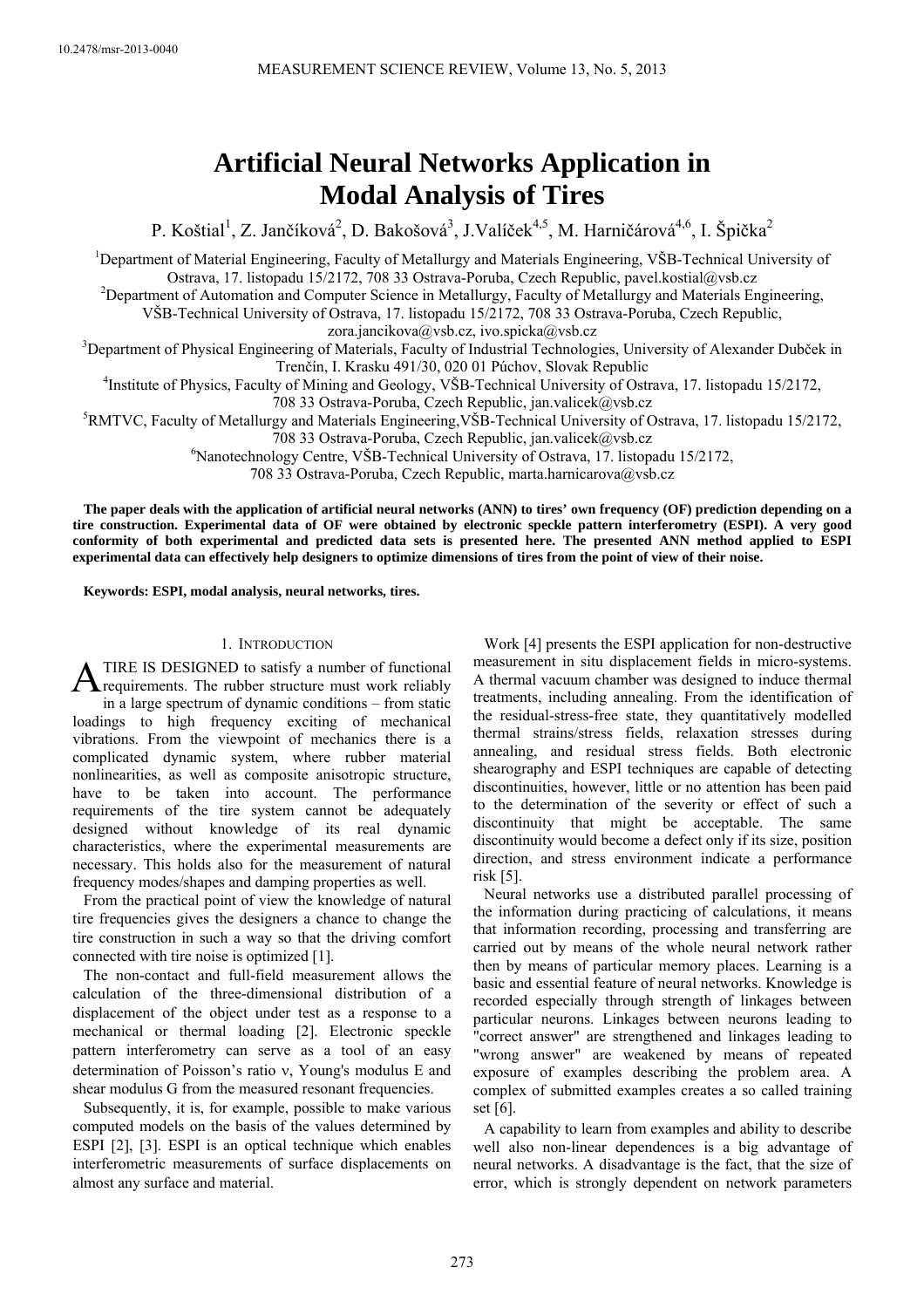and on a training set data quality, cannot be generally estimated in advance. The design of a structure and parameters of the neural network are always connected with some experiences. The experience, intuition and experiments are also important for the optimization of the neural network. Neural networks, which are universal function approximators, especially Backpropagation type networks utilizing their learning (adaptation) Backpropagation algorithm, are suitable essentially for all types of predictions. This algorithm is suitable for multilayer feedforward network learning, which is created minimally by three layers of neurons: input, output and at least one inner (hidden) layer (Fig.1.).



Fig.1. Topology of multilayer feedforward neural network.

Between two adjoining layers there is always the so called total connection of neurons, thus each neuron of the lower layer is connected to all neurons of the higher layer. Learning in the neural network is realized by setting the values of synaptic weights between neurons, biases or inclines of activation functions of neurons. The adaptation at networks with Backpropagation algorithm is called "supervised learning", when the neural network learns by a comparison of the actual and the required output. The algorithm tries to accomplish a minimal difference between required value and value on the network output by a gradual setting of synaptic weights [7].

The rate of inaccuracy between predicted value of neural network output and actual value of object output represents a prediction error. In technical applications the error is mainly represented by the following parameters with obvious labelling: *SSE*, *R-square, Adjusted R-Square, Root Mean Squared Error RMSE* [8].

In practice, the problems solved by neural networks are most often realized by means of a computer program. Each program unit dealing with the functioning of a neural network can be divided into several concurring parts. These parts correspond to the procedures that are used when working with neural networks. It is a synthesis of the neural network itself, the neural network determination, followed by the actual state when an algorithm solving the problem is designed thanks to the outcomes of the previous operations.

For a draft of measures for an improvement of the steelwork production quality neural networks can be successfully applied in such case, because they are especially suitable for an approximation of relations between various sensor-based data, particularly between

unstructured data with a high degree of nonlinearity and a big scale of uncertainty [9], [10].

In this paper we present results of *ESPI* measurements of tires' *OF* depending on tire construction parameters as well as *ANN* application of *ESPI* data for *OF* and *OA* prediction depending on chosen tire construction parameters.

## 2. EXPERIMENTAL PROCEDURE

The experimental procedure of the ESPI technique is performed as follows. Tires are excited by a loudspeaker in radial and axial directions. First, a reference image is taken, after the specimen vibrates, then the second image is taken, and the reference image is subtracted by the image processing system. If the vibrating frequency is not the resonant frequency, only randomly distributed speckles are displayed and no fringe patterns will be shown. However, if the vibrating frequency is within the scope of the resonant frequency, stationary distinct fringe patterns will be observed. Then the function generator is carefully and slowly turned, the number of fringes will increase and the fringe pattern will become clearer, as the resonant frequency is being approached. The resonant frequencies and corresponding mode shapes can be determined at the same time, using the ESPI optical system presented in Fig.2.





Fig.2. Real experimental view on ESPI apparatus (above) and its schema (down).

### 3. ANN AND ESPI DATA ANALYSIS

In the first step, we tested the whole accessible spectrum of vibration modes, their frequencies in both radial (label R) and axial direction (label A). The results were obtained for the tire Matador MP 42 195/70 R14 91H (Table 1.).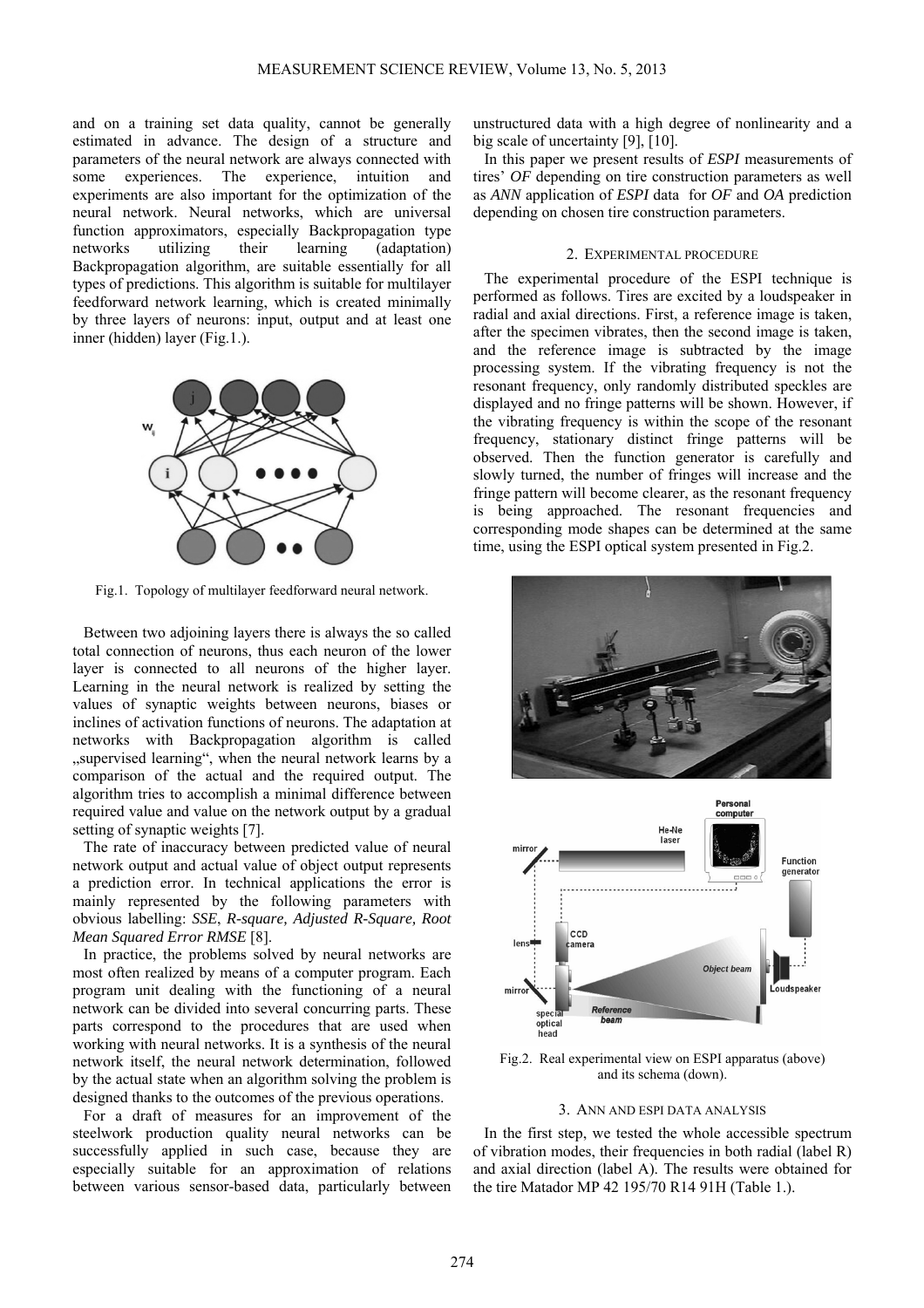| Mode                           | <b>Frequency</b> [Hz] |  |
|--------------------------------|-----------------------|--|
|                                |                       |  |
| Axial $1^{\overline{st}}$ mode | 41                    |  |
| Axial $2nd$ mode               | 90                    |  |
| Axial $3rd$ mode               | 150                   |  |
| Radial 1 <sup>st</sup> mode    | 90                    |  |
| Radial 2 <sup>nd</sup> mode    | 113                   |  |
| Radial 3 <sup>rd</sup> mode    | 133                   |  |
| Radial 4 <sup>th</sup> mode    | 157                   |  |
| Radial 5 <sup>th</sup> mode    | 183                   |  |
| Radial 6 <sup>th</sup> mode    | 202                   |  |

Table.1. *ESPI* tire modal analyse data set for the tire *MP 42 195/70 R14 91H.* 

Table 2. presents results of OF (axial modes A1, A2, A3, radial modes R1, R2, R3) of three different producers for tires of the same dimensions. Differences in technological realization of tire cavities (reflected by different OF) which have the same volume in all cases under investigation are clearly seen.

Table. 2. Frequency versus chosen modes of three different tire producers labelled as C, D, M of the same tire parameters 205/55 R16 91W.

| Mode           | $C$ [freq. Hz] | D [freq. Hz] | M [freq. Hz] |
|----------------|----------------|--------------|--------------|
| A1             | 64             | 65           |              |
| A2             | 101            | 100          | 96           |
| A3             | 169            | 180          | 175          |
| $R1$           | 90             | 90           | 66           |
| R <sub>2</sub> | 120            | 125          | 122          |
| R3             | 148            | 131          | 140          |

To study the dynamic changes of the *OF* mode spectrum on the same tire we have changed the tire inflation and investigated the changes registered in *OF*. The results for the first four modes are presented in Fig.3.



Fig.3. The OF changes versus inflation.

As expected, the mode frequency decreases with decreasing inflation for a tire excitation in radial direction. Qualitatively, we have obtained very close results at the axial excitation of the tire. Fig.4. shows a real view on ESPI mode shape of the sixth mode generated at different inflations.



Fig.4. Experimental *ESPI* results for mode 6 at different inflations.

To obtain the qualitative evaluation of the mode structure we use FEM to model tire vibrations in MARC software environment. The Mooney constants were used as material parameters and rubber plasticity model for big deformation was applied. The simulation was realized at following assumptions:

- Material properties are defined by Mooney constants.
- We considered the simulated tire without internal reinforcement (cords).
- The Rubber Plasticity Procedure with big deformations was used.
- For the calculation, we have used Marc Designer software.

Both experimental and simulation results are in very good qualitative harmony. FEM simulation was realized on a simple model of a tire without a rim, breakers and other parts of a real tire. Nevertheless, for quantitative match of the experiment and simulation results, it is necessary to know the details of the tire material composition and construction, which is very difficult to obtain because producers usually do not disclose this information. The shape of exited and simulated modes is presented in Fig.5.



Fig.5. Measured by *ESPI* (upper part) and simulated by *FEM*  (lower part) vibration modes.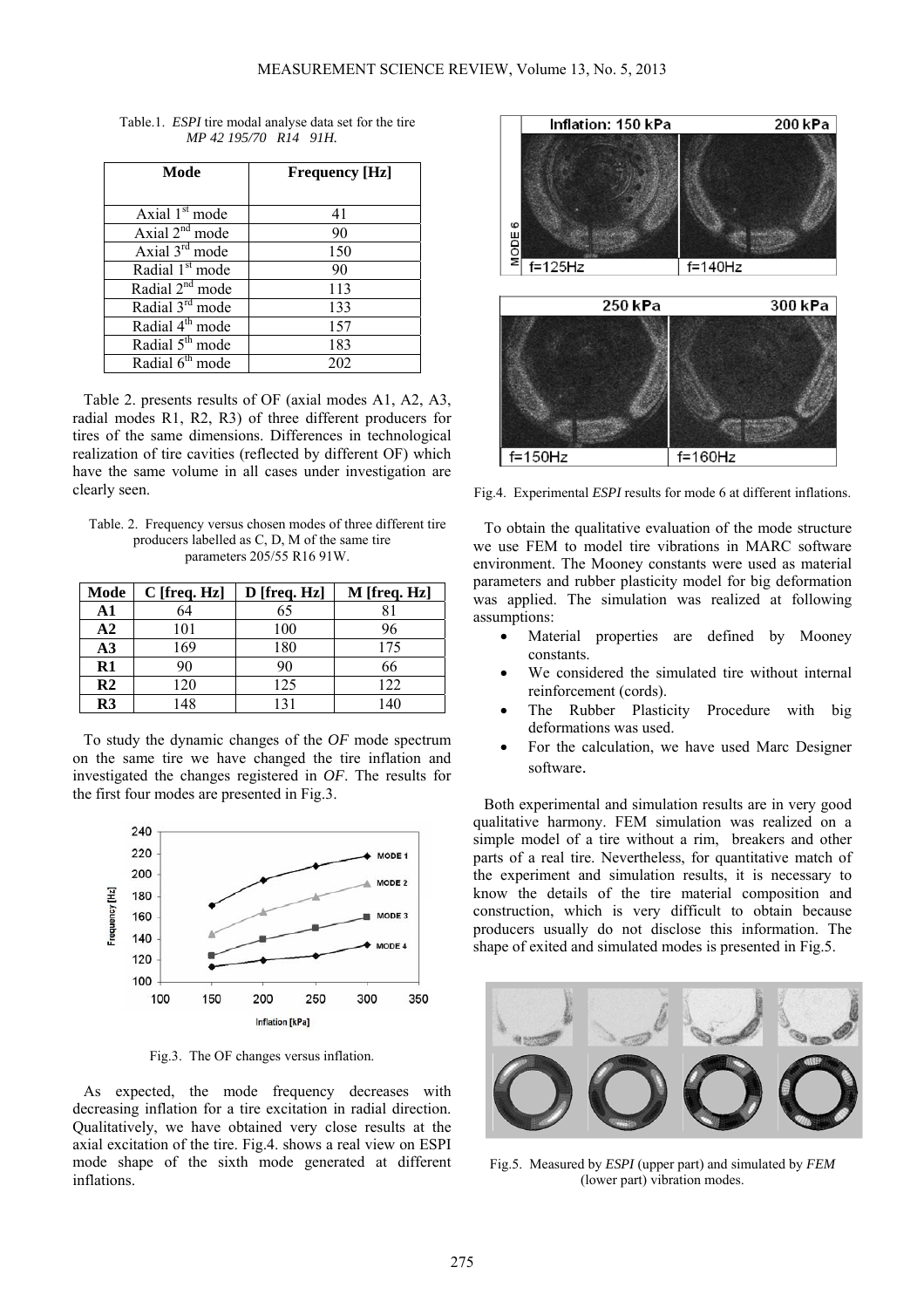After these experiments we tried to find experimental conditions for the appearance of OF pattern obtained by ESPI at real tire rotation on a testing machine. Fig.6. shows the standing wave packets (right) obtained by the Aramis system (measured changes of a displacement) at the velocity of 210 km/h. The details of this test are visible in the bottom part of Fig.6.



Fig.6. Measured by *ESPI* (upper part) and simulated by *FEM*  (lower part) vibration modes.

In the next part of the contribution we present comparison of measured and predicted own frequencies of tires. An application that expects the tire parameters to serve as the input values was created as a sample of implementation. The parameters are the nominal width, profile number, rim diameter, load index and speed index. These parameters are used as input to the algorithm. The output is a predicted value of radial frequency and amplitude.

The acquired database for prediction of noise contained *83* cases. Due to the absence of values in case of some variables, the database had been modified and included only *69* cases. These facts were subsequently adjusted to a form suitable for the application of neural network. The whole database was divided into the data to be used for the network learning (training and validation set) and the data to be later used to check the prediction accuracy, i.e. the generalization ability of the neural network (test set). Artificial neural networks were subsequently designed and trained on the basis of the adjusted data. The best prediction results were achieved by a three-layer perceptron neural network of *5-11-2* topology (5 input neurons, 11 in the

hidden layer and 2 outputs). Results are presented in graphic form in Fig.7. [11].



Fig.7. Comparison of measured and predicted frequency data obtained by *ESPI* and *ANN*.

To test the reliability of chosen network we have evaluated next *120* tyres and we obtained also the same network configuration with statistical data *SSE = 526.127, RMS*   $=1218$ ,  $R^2 = 0.985$ . For a third group containing 98 tires we obtain values *SSE* = 723.221, *RMS*=962,  $R^2 = 0.988$  at the same network configuration*.* These results clearly show reliability of chosen network.

Further input parameters of neural network were enlarged. Radial static stiffness, circumferential static stiffness, lateral static stiffness, static torsional stiffness have been added as an input data.

In Fig. 8 dependences of radial frequency on stiffnesses defined above are presented. The results of this analysis show independency of the radial frequency on the static torsional stiffness (Fig. 8d). In other presented cases the assumed dependence is decreasing.



Fig.8a. Dependence of the radial frequency on the radial stiffness.



Fig.8b. Dependence of the radial frequency on circumferential static stiffness.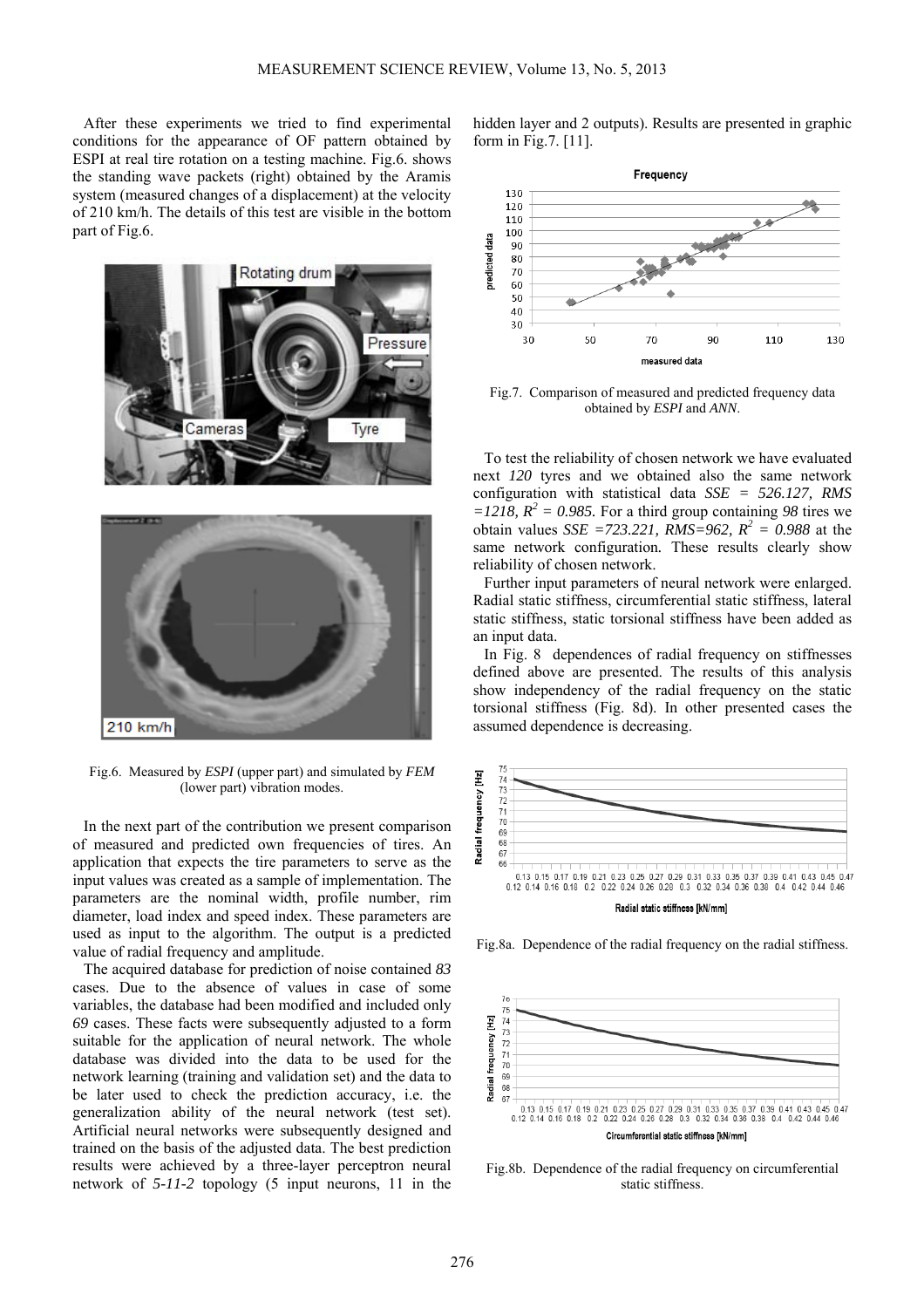

Lateral static stiffness [kN/mm]

Fig.8c. Dependence of the radial frequency on lateral static stiffness.



In Fig.9. are dependences of radial amplitude versus the above mentioned stiffnesses. The results of this analysis show independency of the radial amplitude on the static torsional stiffness. These results were obtained for a tire with the width of *155mm*, profile number *55,* rim diameter *14* inches, load index *80*, velocity index *H*.





Fig.9b.Dependence of the radial amplitude on circumferential static stiffness.



Lateral static stiffness [kN/mm]

Fig.9c. Dependence of the radial amplitude on lateral static stiffness.



Fig.9d. Dependence of the radial amplitude on static torsional stiffness.

Results of the sensitivity analysis also clearly show the fact, that the used design influences neither radial frequency nor radial amplitude. Results for radial amplitude and frequency versus different tire profiles are shown in Fig.10. All these results were obtained by application of an independent software packet developed for industry.



Fig.10. Radial amplitude and radial frequency versus different tire profiles.



Fig.11a. Radial frequency versus rim diameter (14 inches).